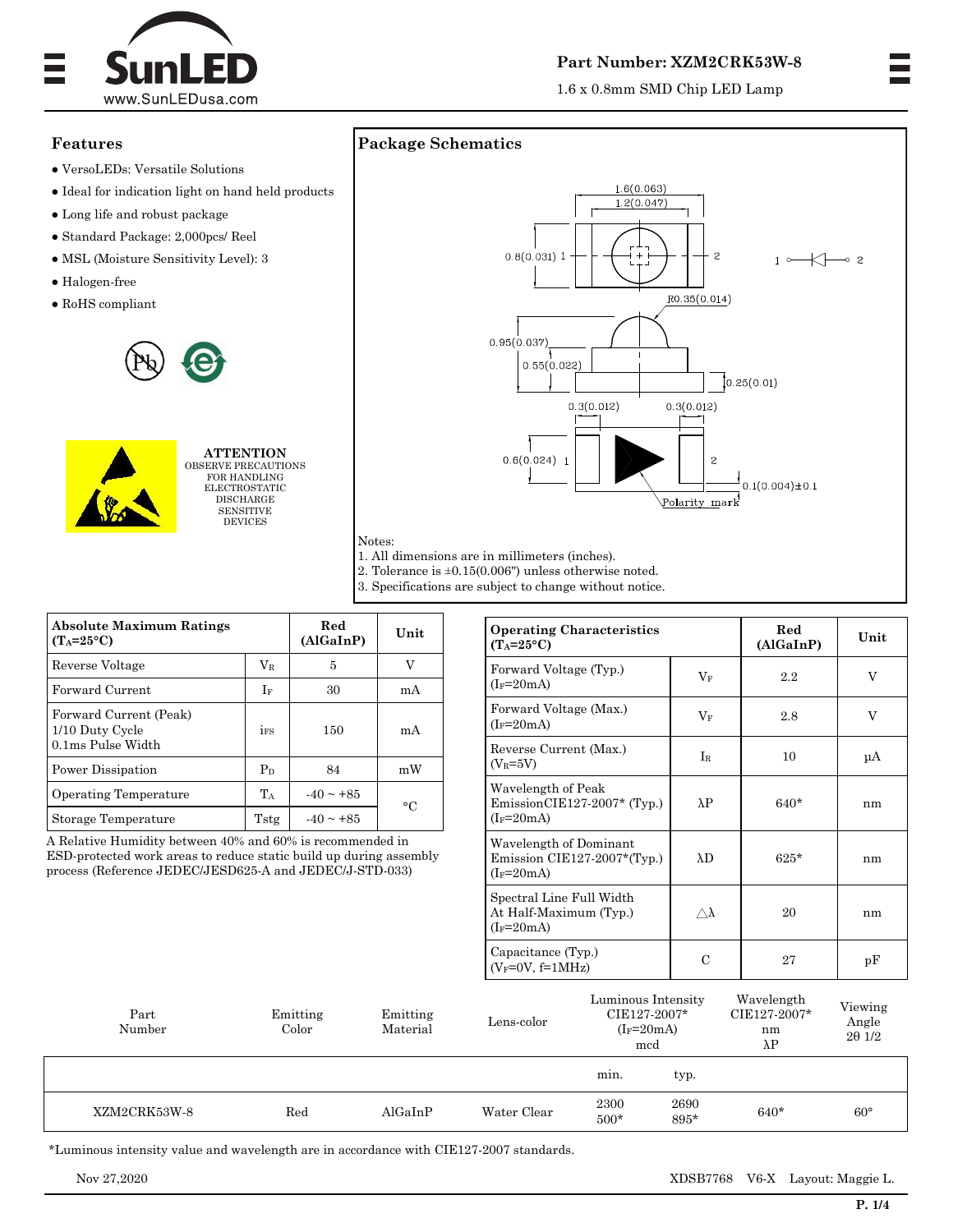

1.6 x 0.8mm SMD Chip LED Lamp







# **LED is recommended for reflow soldering and soldering profile is shown below.**

300 above 255°C  $(°C)$ 260°C max.  $30s$  max.  $\overline{10s \max}$ . 250  $3^{\circ}C/s$  max.  $6°C/s$  max. 200 150 Temperature pre-heating 100 150~200°C above 217°C  $60 \times 150$ s  $60 - 120s$ 50 25°C  $\mathbf 0$  $\mathbf 0$ 50 150 250 100 200 300 Time  $(sec)$ Notes: 1. All temperatures refer to the center of the package,

Reflow Soldering Profile for SMD Products (Pb-Free Components)

measured on the package body surface facing up during reflow.

2. Do not apply any stress to the LED during high temperature conditions.<br>3. Maximum number of soldering passes: 2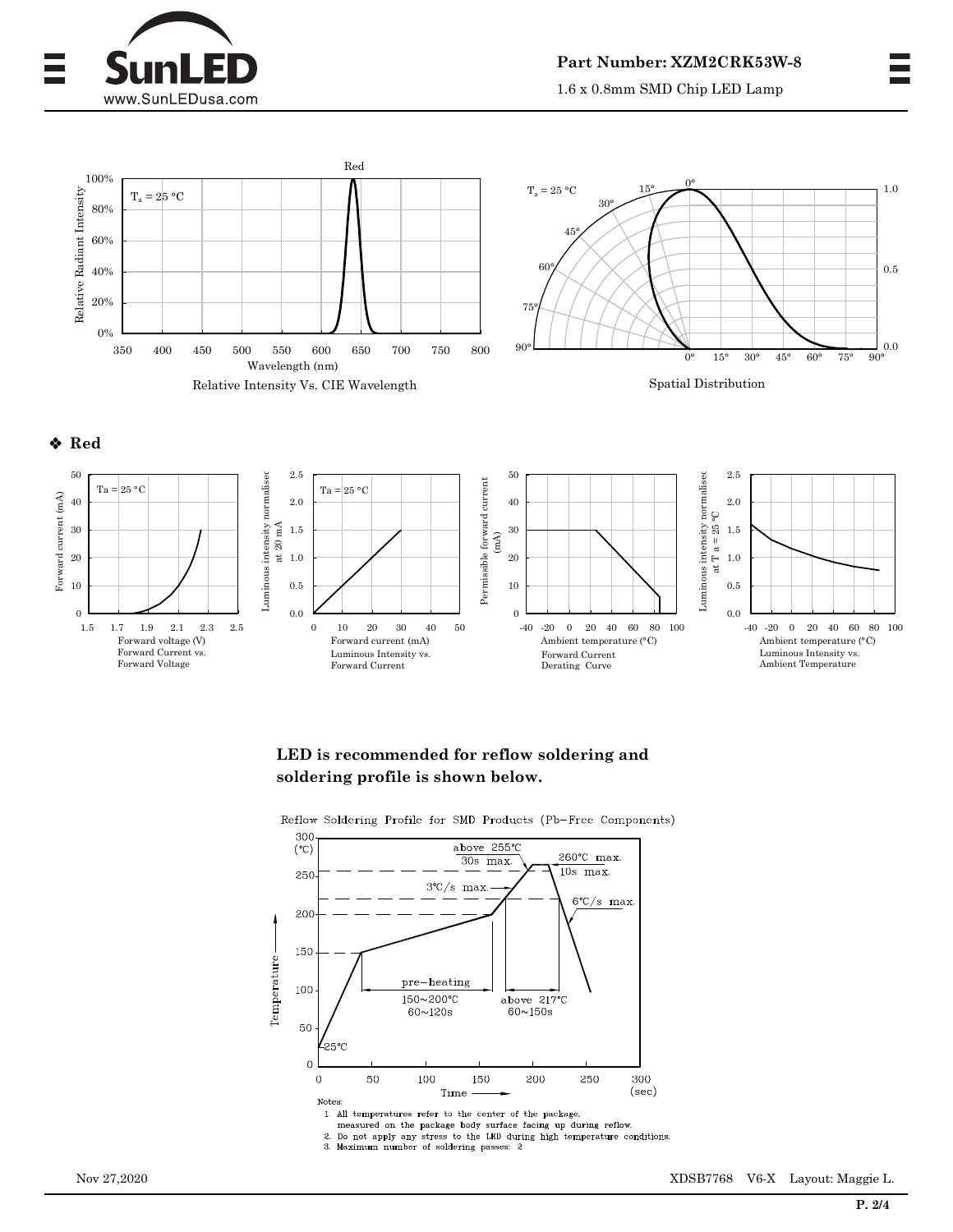

1.6 x 0.8mm SMD Chip LED Lamp

 **The device has a single mounting surface. The device must be mounted according to the specifications.** 

### **Recommended Soldering Pattern (Units : mm; Tolerance: ± 0.1)**





**Reel Dimension (Units : mm)** 



# **Tape Specification (Units : mm)**



#### Remarks:

If special sorting is required (e.g. binning based on forward voltage, Luminous intensity / luminous flux, or wavelength), the typical accuracy of the sorting process is as follows:

- 1. Wavelength: +/-1nm
- 2. Luminous intensity / luminous flux: +/-15%
- 3. Forward Voltage: +/-0.1V
- Note: Accuracy may depend on the sorting parameters.